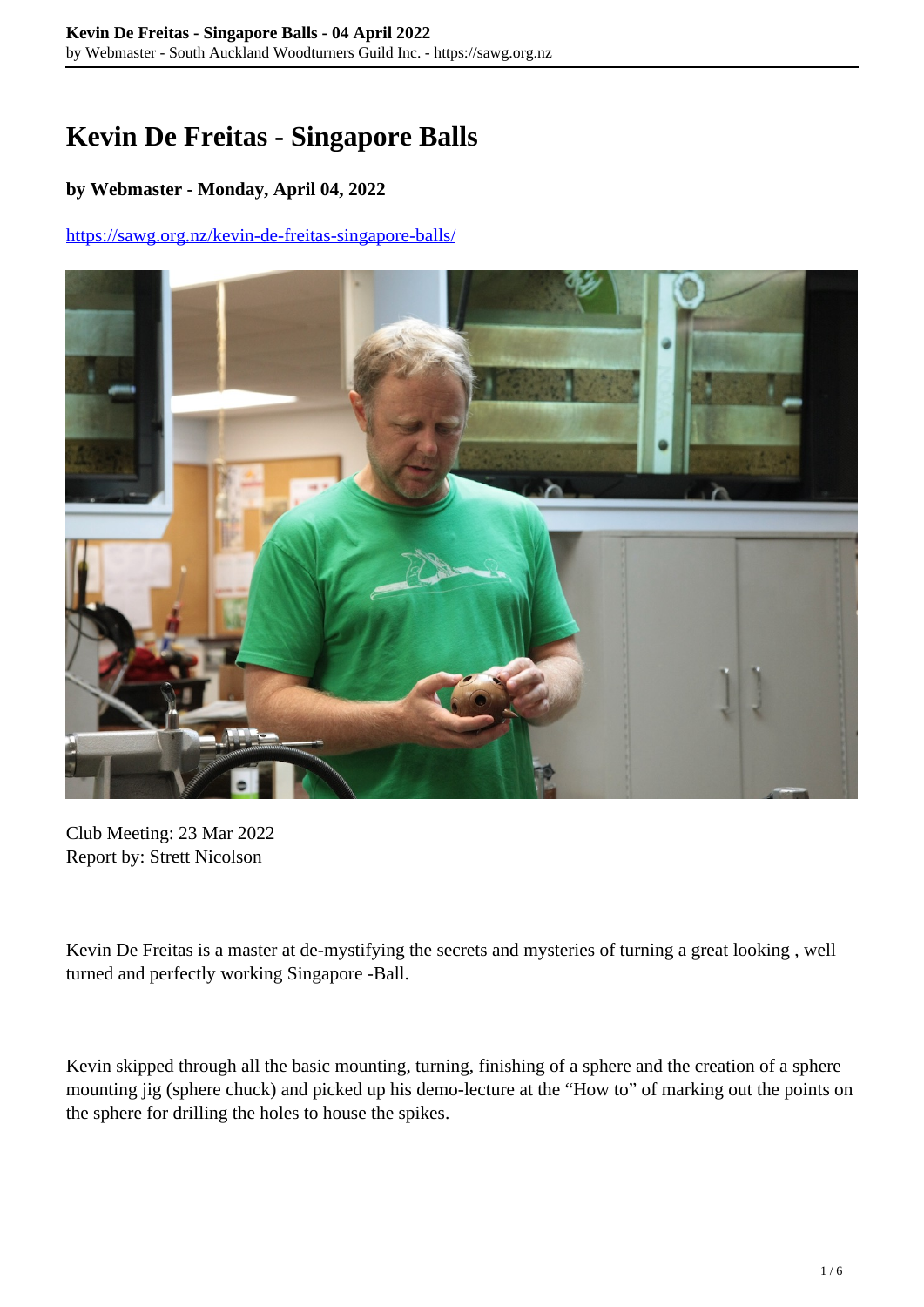

Again I must applaud Kevin for the clarity with which he purified the murky waters of the mathematics behind the location of the points for a perfect 6, 14, and 32 spiked Singapore Ball. If the challenges of the aforementioned SB ( Singapore Ball) are not challenging enough, he went on to illuminate the marking out process of a 12 and 20 point SB.

He provided various predetermined numerical factors that when multiplied by the diameter of the sphere determine the radius of a circle that would be used to draw circles and determine multiple point SB's. ie, factor 0.3825 for a 14 point ball from 6 primary points or factor 0.5255 for a 32 point SB using a 12 primary points .

Quite simply a SB is created by using the points of a basic mathematical shape to mark the drilling points on the turned sphere. These drilled points will house the spikes. Kevin started his explanation using the triangle, I'll explain this later. The various SBs mentioned above are spheres that are marked and drilled at the points of tetrahedron, octahedron, cube, ( although Kevin did not speak of an 8 pointed SB that would be the result of using a cube shape) icosahedron, dodecahedron. And/ or the use of the points of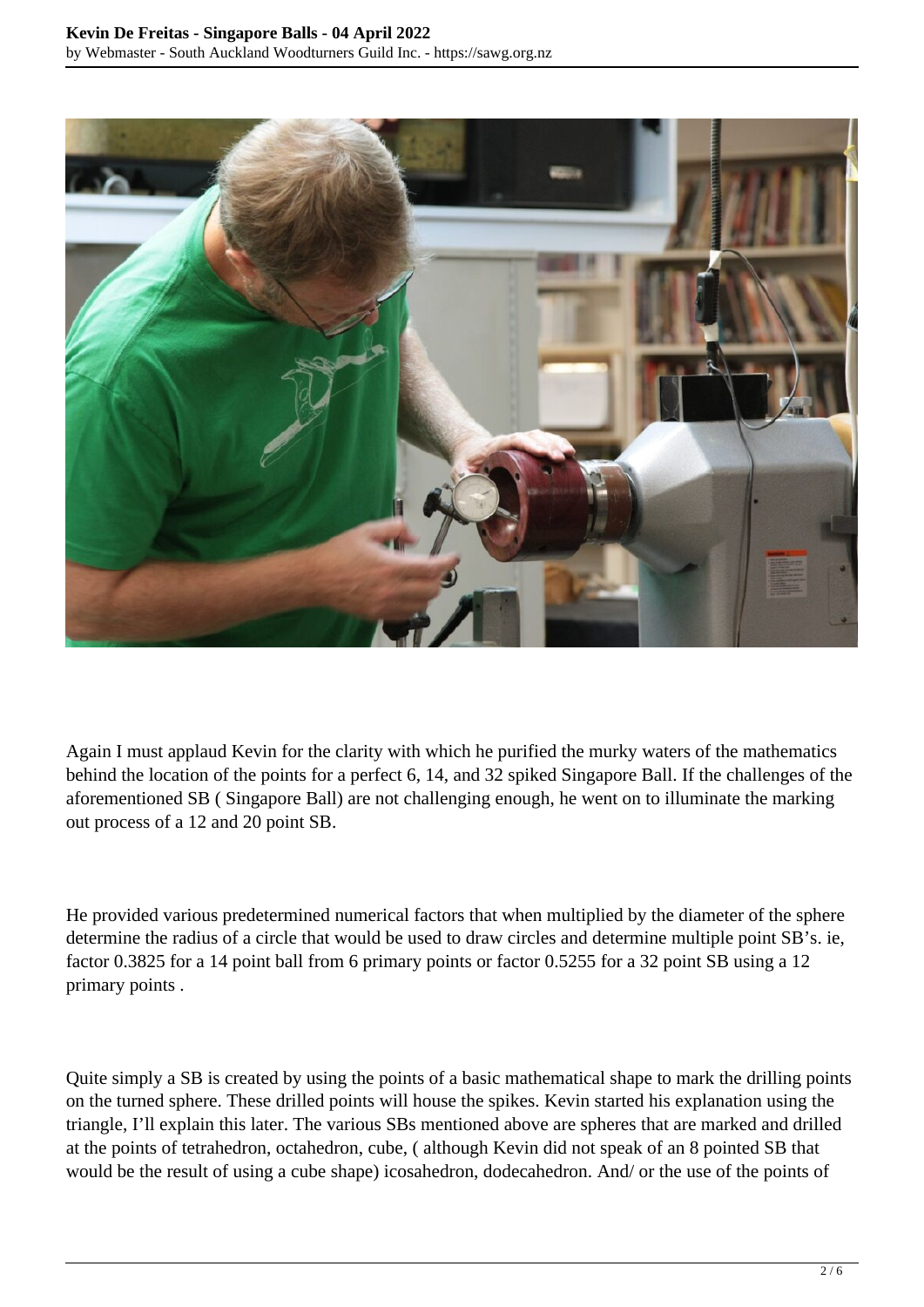these mathematical shapes and then omitting certain points to create to achieve say a 20 or 15 point SB. The big question of course is how to determine the point on the sphere.



To create a 14 point SB, Kevin used the mathematical shape of the basic triangle. Firstly, the directional poles, north, south, east and west as well as the mid point between east and west on the equatorial circumference of a sphere are marked to create 6 basic points on your SB. To determine these 6 basic points see note below. To add 8 points for a 14 point SB one would simply scribe an ark, using a pair of compasses, from each point of a triangle created between a polar point and two adjacent points on the equator to find the middle of that triangle. Then working ones way around in each triangle of each hemisphere, one creates 4 points on each of the tropical lines of the sphere. so creating another 8 points. These points on the tropical line of each hemisphere together with the 6 original points make up the perfect 14 points to be drilled. Eureka! Mystery solved.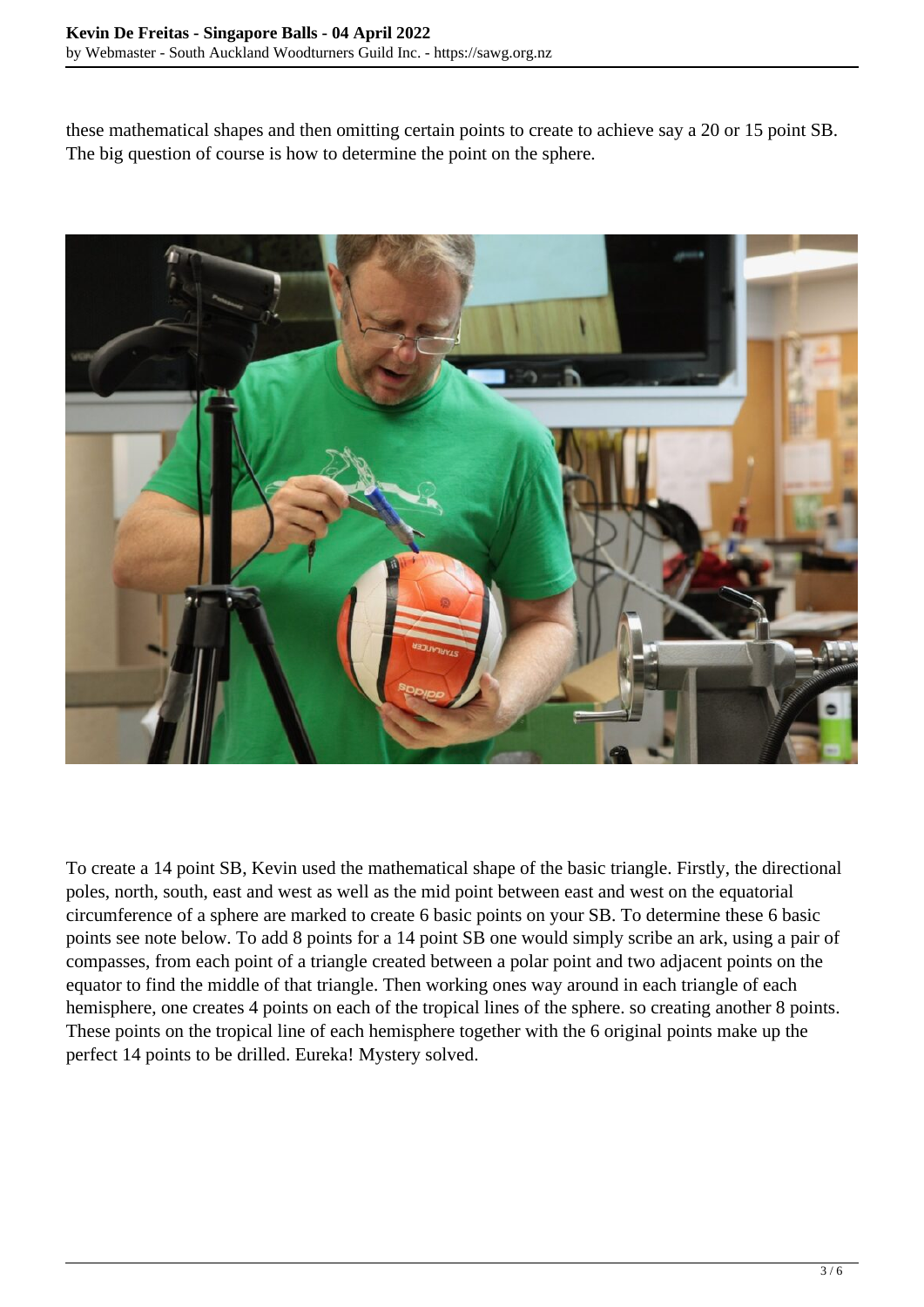

By mounting the sphere in his home made sphere chuck with a point perfectly centered a hole is drilled that is the exact diameter of the spike intended to be housed in the hole. Before moving the sphere to drill the next hole Kevin hollows out( about 1 mm) the hole drilled leaving about 2 mm depth at the mouth of the hole untouched. This will eventually be the stop that prevents the spike from falling out of the hole, once the spike is jammed or forced into the hole. So all 14 holes are drilled and hollowed ensuring that the holes drilled are deep enough to house the whole spike yet shallow enough for the core of the sphere not to become a lose piece of timber. Kevin only drilled and hollowed one hole as time did not permit any more turning than this.

The diameter of the spikes must be a fraction bigger in diameter than the holes drilled. A spike a fraction narrower will tend to fall out and a spike too thick will not be able to be fitted without damage to the sphere or spike and tend to stick. Kevin had a jig into which the point of the spike fitted to approximately half the length of the spike. Then by placing a sphere hole( hollowed out) perpendicularly above and onto the rear of the spike , with a sharp "bash" of the hand onto the top side of the sphere the spike is forced into the hole. ''Eureka'' the mystery of fitting a spike into a hole the same diameter as the spike is demystified.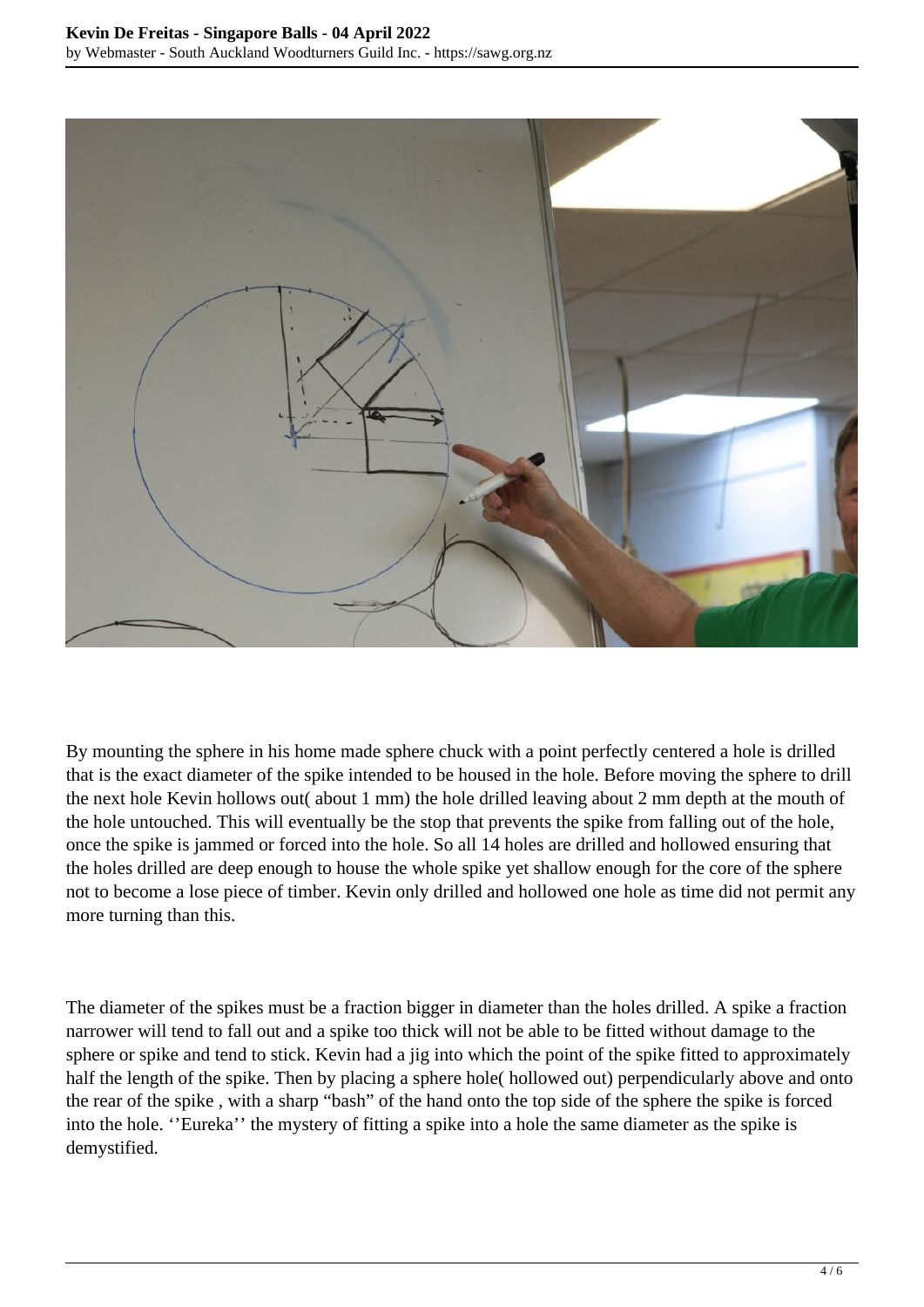Some discussion followed regarding non mathematical determination of spike points on a sphere. Kevin believes that the points on basic mathematical shapes must be used to determine accurate and even placement of spikes points on in a sphere to create a well balanced SB. As a result of questions, Brian and others were challenged by Kevin to produce an SB with odd number of points to see if it works as efficiently as the mathematically determined fixed points. We wait to see if anyone rises to the challenge.



Note: The way to determine the first 6 basic points is to measure the diameter of the sphere ( at 3 or 4 different places and average the measurement) . Then multiply the diameter by 0.707 to set your pair of compasses to that length. Mark a starting point for later reference and use. Then along the equator line mark out with the length as determined above mark the 4 points on the equator line. These 4 points must be equidistant. Then using Pythagoras theorem ( the sum of the square on the hypotenuse is equal to the sum of the square on the other two sides) ( or simple doubling the measurement used on the equator) one determines the north and south pole points. Any of you marked points on the equator can be use to measure the North and South pole points. "Eureka'' , you have your 6 basic points.